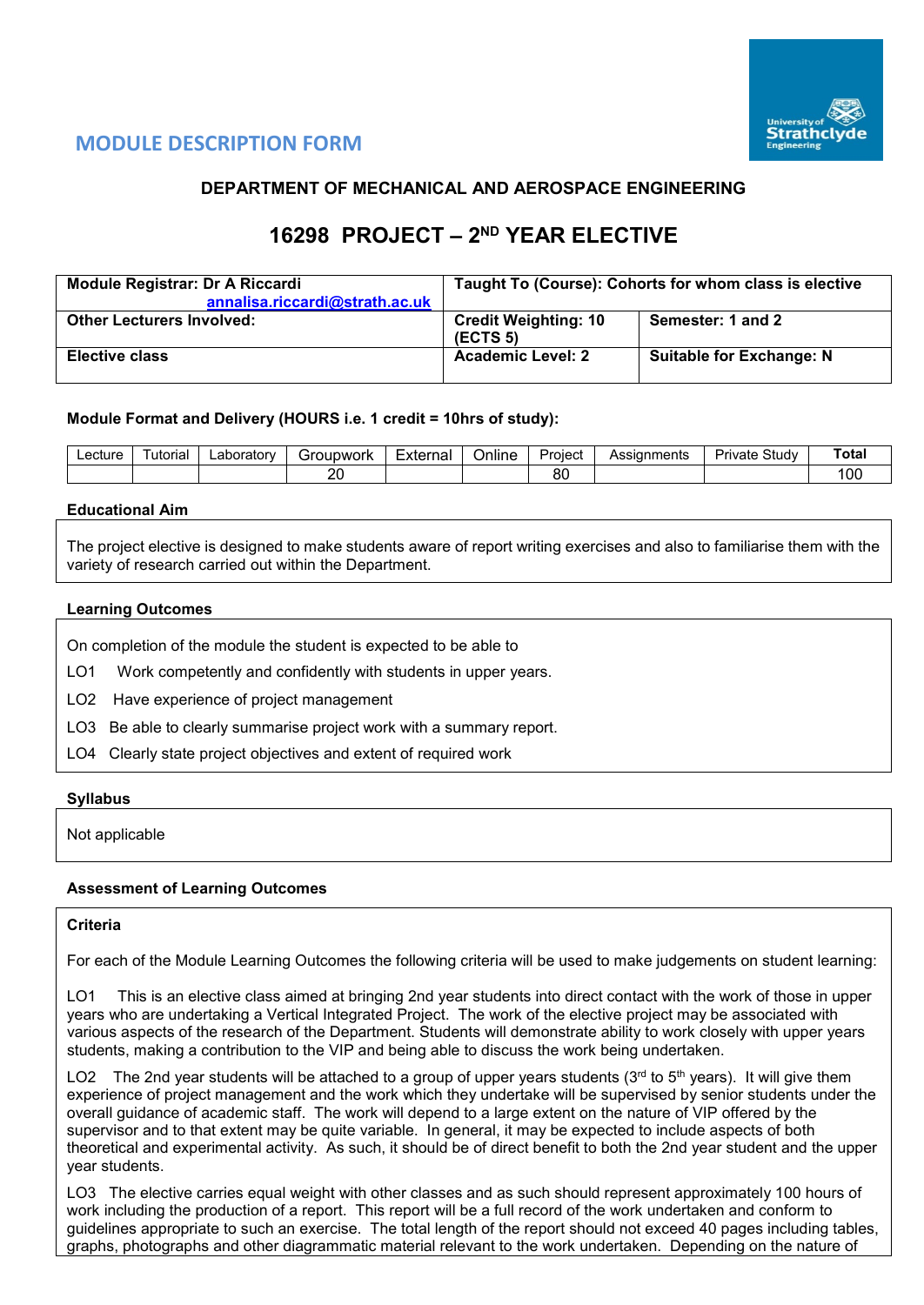the activity involved, the text content would normally be expected to extend to not more than 20 pages unless literature reviews/surveys are involved.

LO4 It is important that the objectives and extent of the work be clearly agreed from the outset between the collaborating students and the member of staff with overall responsibility for supervision. Upper year students will guide the second year student to ensure that the dissertation is submitted immediately following the Easter recess and will be required to keep the member of staff informed of progress.

The standards set for each criterion per Module Learning Outcome to achieve a pass grade are indicated on the assessment sheet for all assessment.

## **Principles of Assessment and Feedback**

*(within Assessment and Feedback Policy at: <https://www.strath.ac.uk/professionalservices/staff/policies/academic/> )*

Students should note that regular meetings with their project supervisor and their VIP group, will provide on-going formative feedback throughout the project, and they should make effective use of these meetings and keep up to date notes in the project logbook.

## **Assessment Method(s) Including Percentage Breakdown and Duration of Exams** *(individual weightings)*

| Examination |          |                 |           |        | Coursework |        | <b>Practical</b> | <b>Project</b> |           |
|-------------|----------|-----------------|-----------|--------|------------|--------|------------------|----------------|-----------|
| Number      | Month(s) | <b>Duration</b> | Weiahtina | Number | Weiahtina  | Number | Weiahtina        | Number         | Weiahtina |
|             |          |                 |           |        |            |        |                  |                | 100%      |
|             |          |                 |           |        |            |        |                  | All            |           |

*\* L/Os: Indicate which Learning Outcomes (L01, L02, etc) are to be assessed by exam/coursework/practical/project as required.*

#### **Coursework / Submission deadlines (***academic weeks***):**

Project report to be submitted by the end of week 11, semester 2.

#### **Resit Assessment Procedures:**

Re-submission of project ^^report prior to the commencement of the August examination diet

**^^Students must contact the module Registrar for report details as soon as they know that they are required to resit this class.**

#### **PLEASE NOTE:**

**Students must gain a summative mark of 40% to pass the module. Students who fail the module at the first attempt will be re-assessed before the August diet. This re-assessment will consist entirely of aproject report. No marks from any previous attempts will be transferred to a new resit attempt.**

#### **Recommended Reading**

| ***Purchase recommended | **Highly recommended reading *For reference |  |
|-------------------------|---------------------------------------------|--|
| None                    |                                             |  |
|                         |                                             |  |

#### **Additional Student Feedback**

*(Please specify details of when additional feedback will be provided)*

| -<br>Jate | lme | ∩m<br>NC                                                  |
|-----------|-----|-----------------------------------------------------------|
|           |     | details<br>, webpages<br>`heck-<br>tor<br>tımı<br>netanie |

Session: 2021/22

#### **Approved:**

| Course Director Signature: Dr E Henderson (SG) |  |
|------------------------------------------------|--|
| Date of Last Modifications: September 3, 2021  |  |